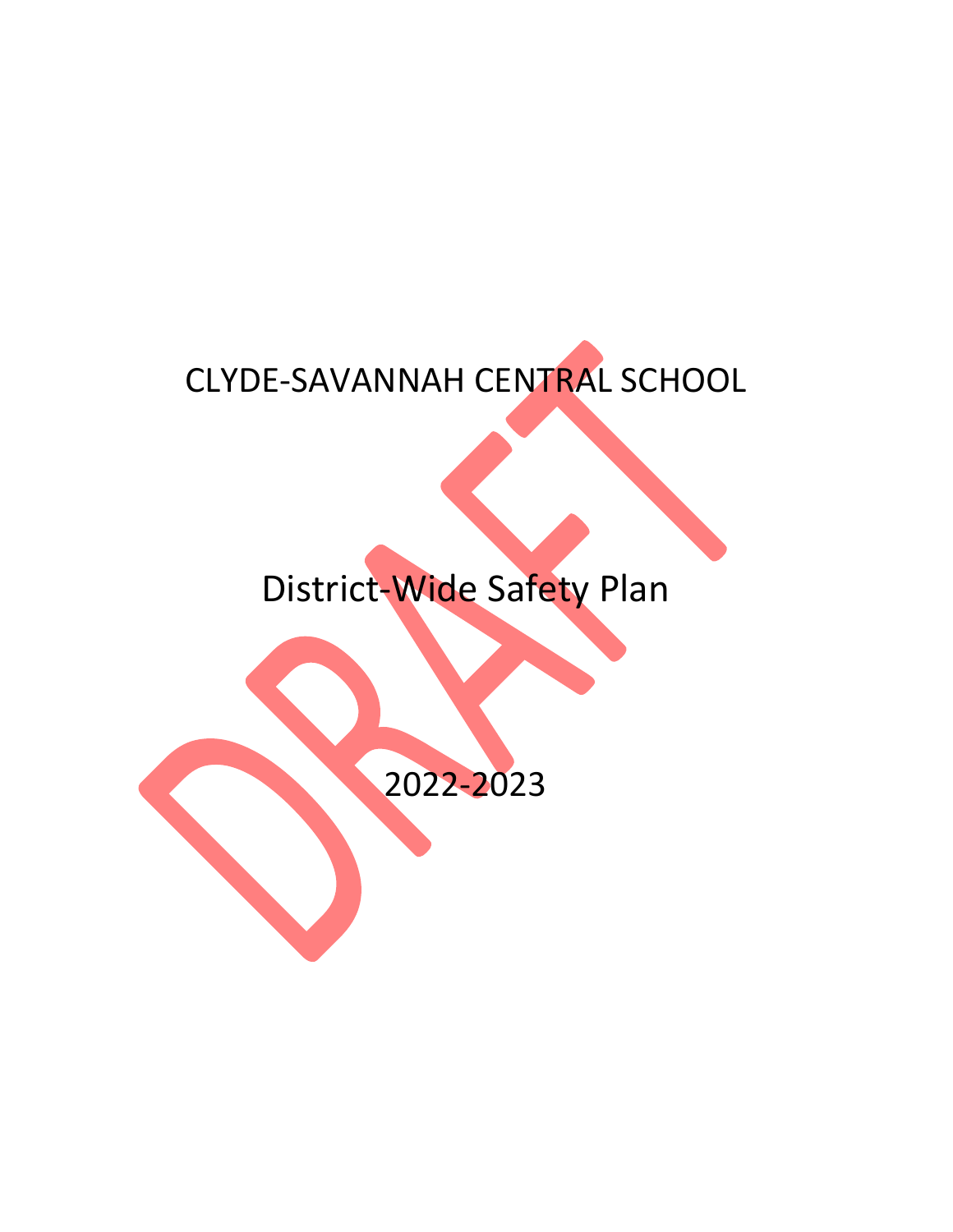The Clyde-Savannah Central School District maintains a public District Safety Plan and confidential Building-level School Safety Plans, in accordance with New York State's Safe Schools Against Violence in Education (S.A.V.E.) Law. A district safety team annually reviews the district-level, and school safety teams annually review the confidential school-level safety plans. All updates are approved by the Clyde-Savannah Board of Education prior to submission to the New York State Education Department and local and state police agencies. The district provides staff with safety training each year and conducts numerous drills, including drills for early dismissals, fire, lockdowns, lockouts and shelter-in-place situations. Emergency evacuation information is also posted in each classroom. For more information concerning school safety, please contact your child's school principal's office.

Michael C. Hayden Superintendent Clyde-Savannah CSD michael.hayden@clydesavannah.org 315-902-3000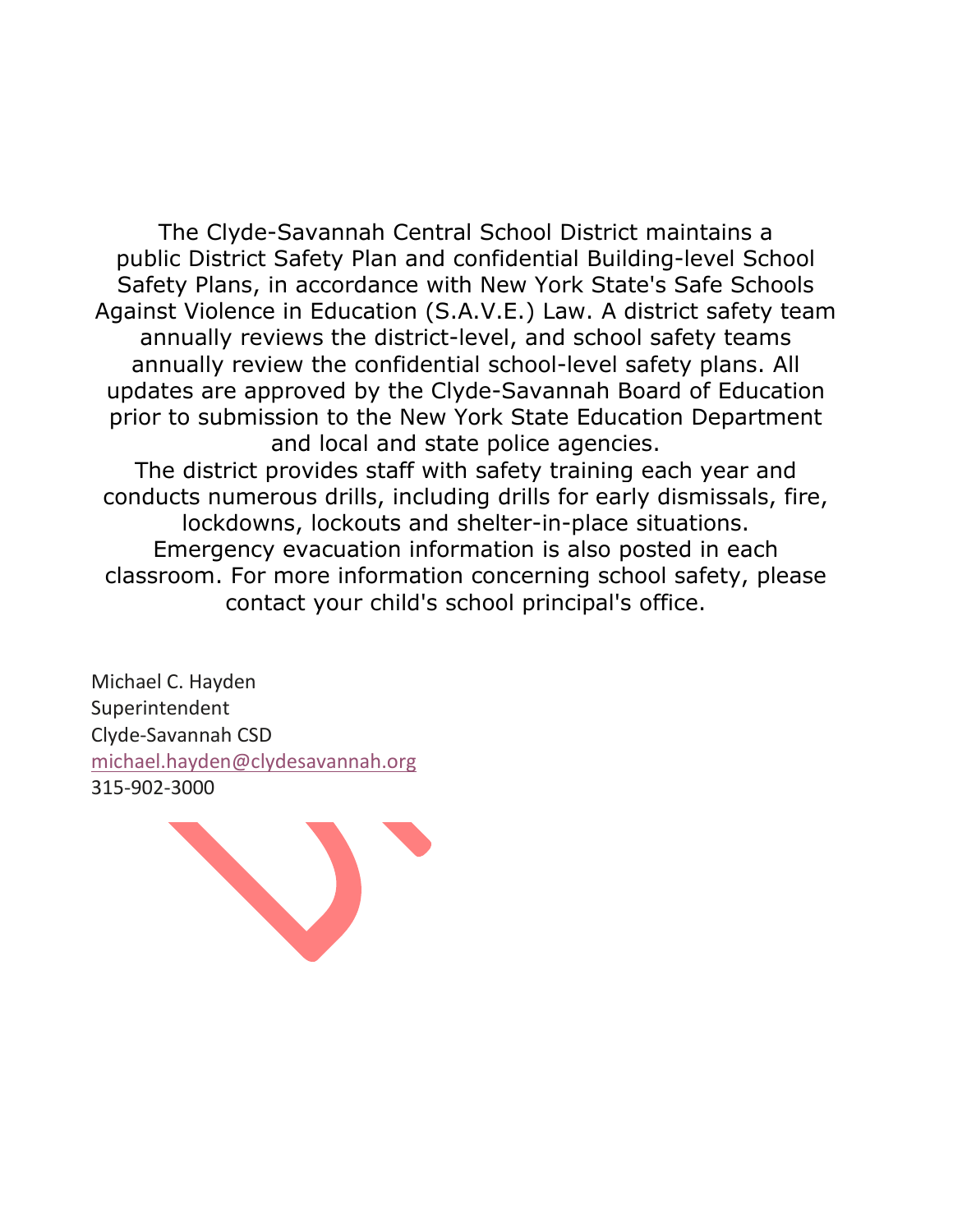### **Introduction**

Pursuant to the New York State Education Department Commissioner's Regulation, section 155.1, this plan will be made available for public comment 30 days prior to its adoption. The district-wide plan may be adopted by the school board only after at least one public hearing that provides for the participation of school personnel, parents, students and any other interested parties. The plan must be formally adopted by the Board of Education. The Building Level Plans must be reviewed and adopted by the Board of Education on an annual basis. The Building Level Plans contain confidential information and shall not be discussed in the open meeting forum. Questions and concerns regarding the building level emergency plan will only be discussed in a closed door meeting.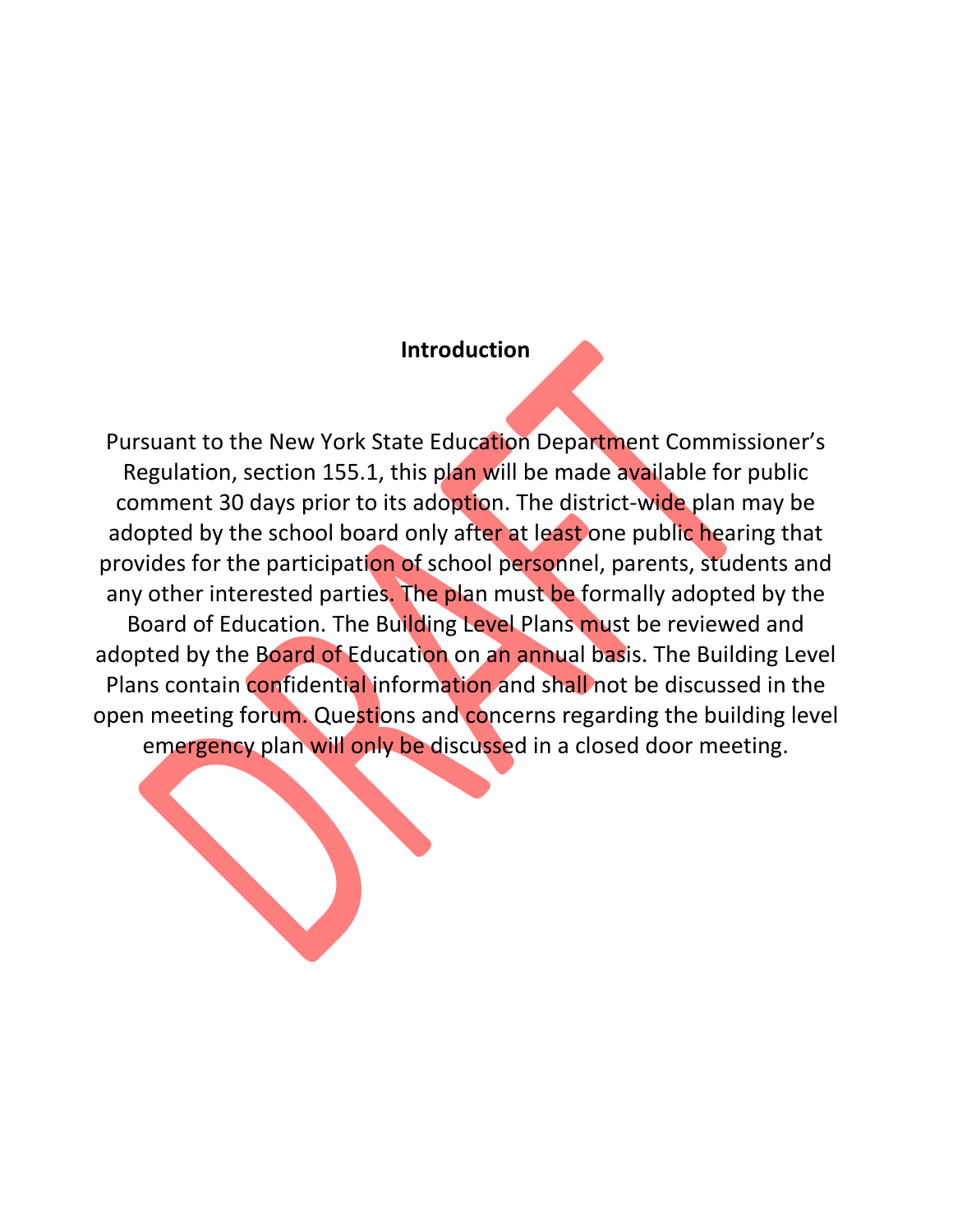## TABLE OF CONTENTS

## Introduction

- A. Purpose of the Plan and Description of the Planning Process
- B. Concept of Operations
- C. Plan Review and Public Comment
- D. General Emergency Response Planning

Early Dismissal Evacuation Sheltering (weather and/or hazardous conditions) Shelter in place Lockdown Lockout Responding to threats and acts of violence

- E. Procedures for Informing other Educational Agencies
- F. Prevention and Intervention Strategies
- G. Administrative Organizational Chart
- H. Emergency Phone Listing
- I. Building Information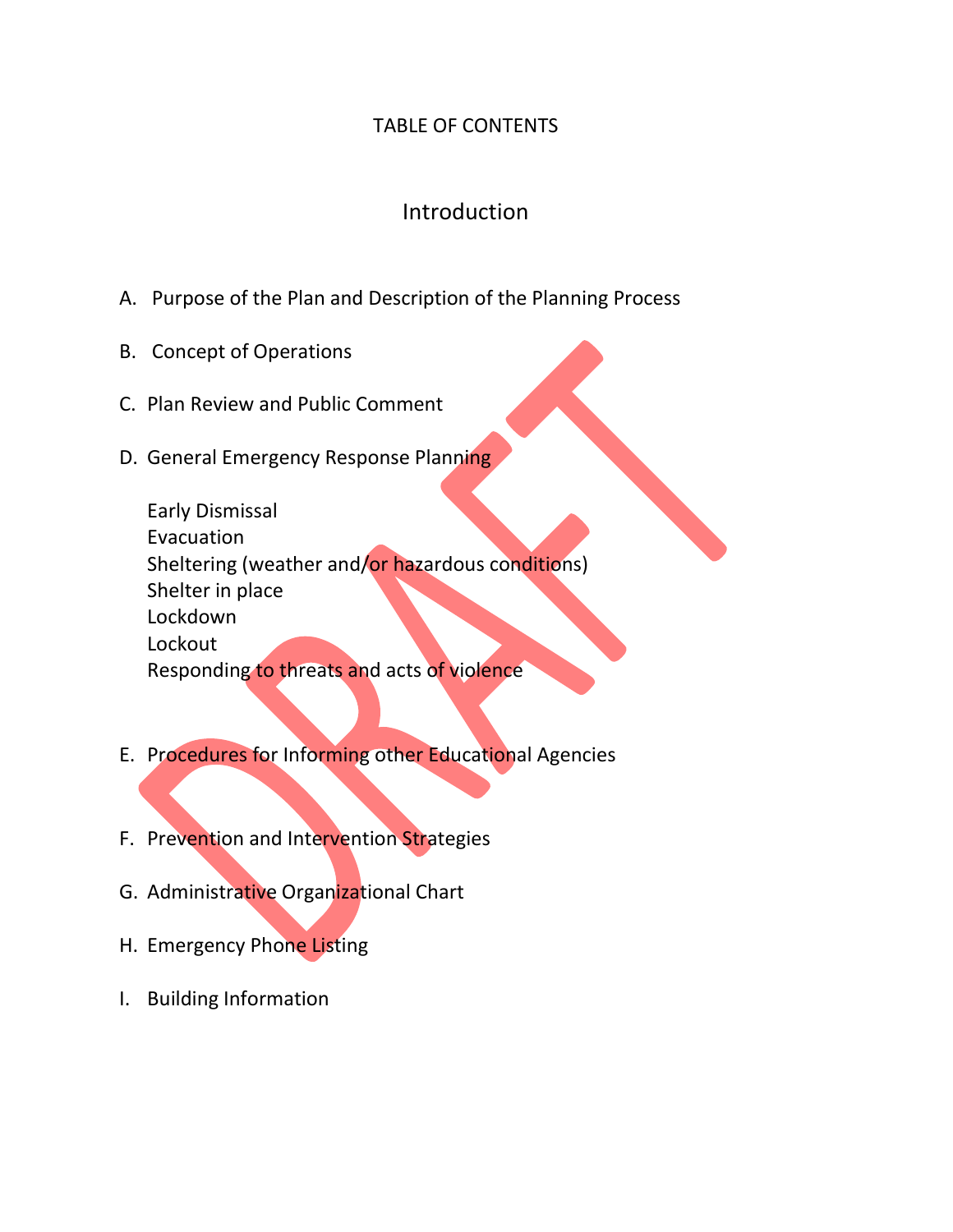## **A. PURPOSE OF THE PLAN AND DESCRIPTION OF THE PLANNING PROCESS**

 This Emergency Safety Plan was developed in accordance to section 155.1 of the New York State Education Department Commissioner's Regulations. The Manual is designed to provide information and procedural guidance during the time of an emergency. The Clyde Savannah School District has created a District-wide safety committee consisting of, but not limited to, a representative of the school board, administrators, school safety personnel and the school resource officer.

## **B. Concept of Operations**

The District-Wide school safety plan shall be directly linked to the individual building level emergency response plan for each school building. Protocols reflected in the district-wide school safety plan will guide the development and implementation of individual building level emergency response plans.

In the event of an emergency or violent incident, the initial response to all emergencies at an individual school will be by the school emergency response team.

Upon activation of the school emergency response team, the superintendent of schools or his designee will be notified, and where appropriate, local emergency officials will also be notified.

### **C. Plan review and public comment**

This plan shall be reviewed and maintained by the district-wide school safety committee and reviewed on an annual basis and updated as needed on or before October 1<sup>st</sup> of each year.

## **D. General Emergency Response Planning**

#### **Procedures for Early Dismissal**

The Superintendent or designee will determine the need for early dismissal based either upon conditions affecting the school district or at the direction and command of an authorized agency.

The Department of Transportation and initiate the arrangement for pick-up time for students at the affected school. The Director of Transportation will designate a time for student pick-up.

Local emergency personnel, radio stations and television stations will be notified of the early dismissal.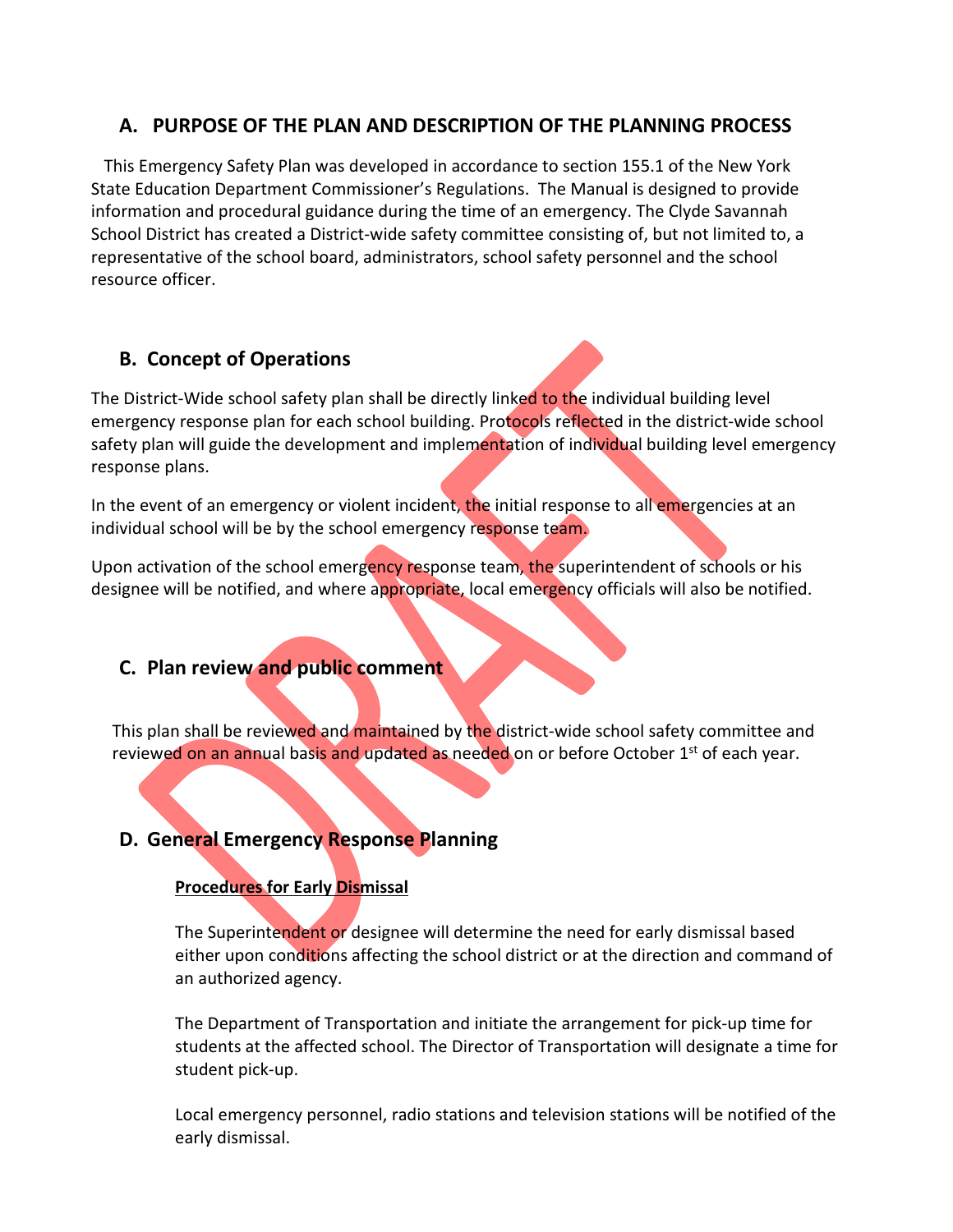At all building levels, parents complete forms at the beginning of the year indicating emergency phone numbers for parents and alternate phone numbers and designate early dismissal drop off points.

At the Middle/High School, prior written approval is required if parents want students to walk home from school or be dropped off by the bus and left unattended.

At the Elementary School, bus drivers acknowledge that children are supervised before leaving them at the designated drop off. Otherwise, students are returned to the school or a designated sheltering area on the bus until parents can be notified.

#### **Evacuation**

As in initial response, evacuations are conducted in the same manner as fire emergencies. All students exit the building immediately and respond to staging areas, where attendance is taken to insure all students are safe. Both weather and special circumstances causing the evacuation are factors in determining the next steps, which include the following:

- Students remain at the staging area until approval to re-enter the building is granted
- Students board buses and remain in the immediate vicinity
- Students walk and/or bused to a designated location

#### **Sheltering**

#### **High Wind/Tornado**

Once a severe weather bulletin has been received, each building has its own procedure for notifying staff and bringing students inside the building. All buildings, however, initiate the procedure with three long blasts on the bell system, followed by the use of megaphones, cell phones, and/or walkie-talkies. Emergency memos will be distributed to all staff, and students will be directed over the Public Address System. Students will be directed to go to predetermined safe hallway locations of the first floor of all buildings and duck and cover as necessary.

#### **Toxic Spill Outside the Building**

If a toxic spill occurs on roadways in the vicinity of school buildings, the Superintendent would be notified by the Fire Department and requested to report to the Fire Department Command Post. The building principal will notify staff to close all windows and doors, and keep students in the classroom. Maintenance staff will immediately shut down ventilation systems as trained. As a precaution, the shut-down procedures will be laminated and posted in equipment rooms. Three staff members in each building will be capable of completing the shut-down process.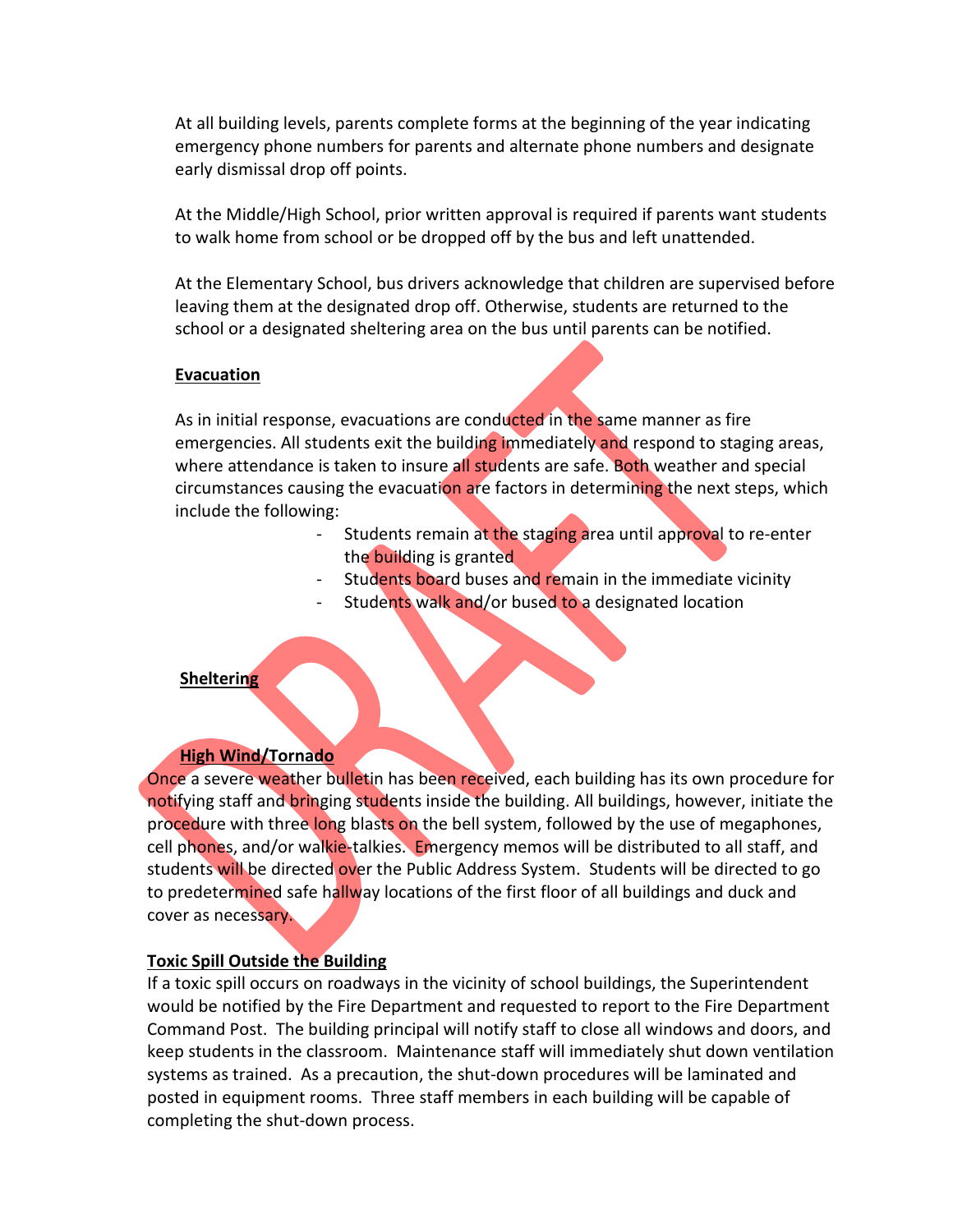#### **Long-Term Sheltering**

Severe weather conditions may require students to remain at the school for a number of hours or days. Each building has established designated areas of sheltering students, and procedures for notifying parents. School staff will be requested to stay at the school and assist in sheltering activities. While some staff may need to leave, all teachers must stay long enough to meet with the principal and clarify the status of each child under his/her responsibility. A mutual agreement has been signed with the American Red Cross to provide emergency sheltering supplies.

#### **Shelter in Place**

Shelter in place means finding a safe location indoors and staying there until you are given an "all clear" or told to evacuate. Students and staff are to remain where they are and continue with instruction.

#### **Lockdown**

.

A lockdown is in response to a threat directly to the school or in the surrounding community. Administration and staff will follow the guidelines provided in the emergency procedure guide. During a lockdown, nobody will be allowed to enter or exit the buildings.

#### **Lockout**

A lockout would be implemented when there is a threat or hazard outside of the building. All students and staff are to be inside during this time, no one is allowed to enter or exit the building.

#### **E. Responding to Threats and Acts of Violence.**

The Clyde-Savannah School District will investigate all reported threats and acts of violence by students, teachers, other school personnel as well as visitors to the school and threats by students themselves, including threats of self harm.

Upon hearing information about a violent event, the person hearing the threat, or to whom the threat was reported, it must be reported to a building administrator immediately, regardless of whether it was a direct or an implied threat. The administrator will gather the necessary information to determine if the threat exists. If the threat is deemed credible, the Superintendent will be notified. Disciplinary procedures will be carried out as in outlined in the Clyde Savannah School District's Code of Conduct.

If the threat is by a student to themselves, including suicide, the parent or guardian will be contacted using the emergency contact information that is provided.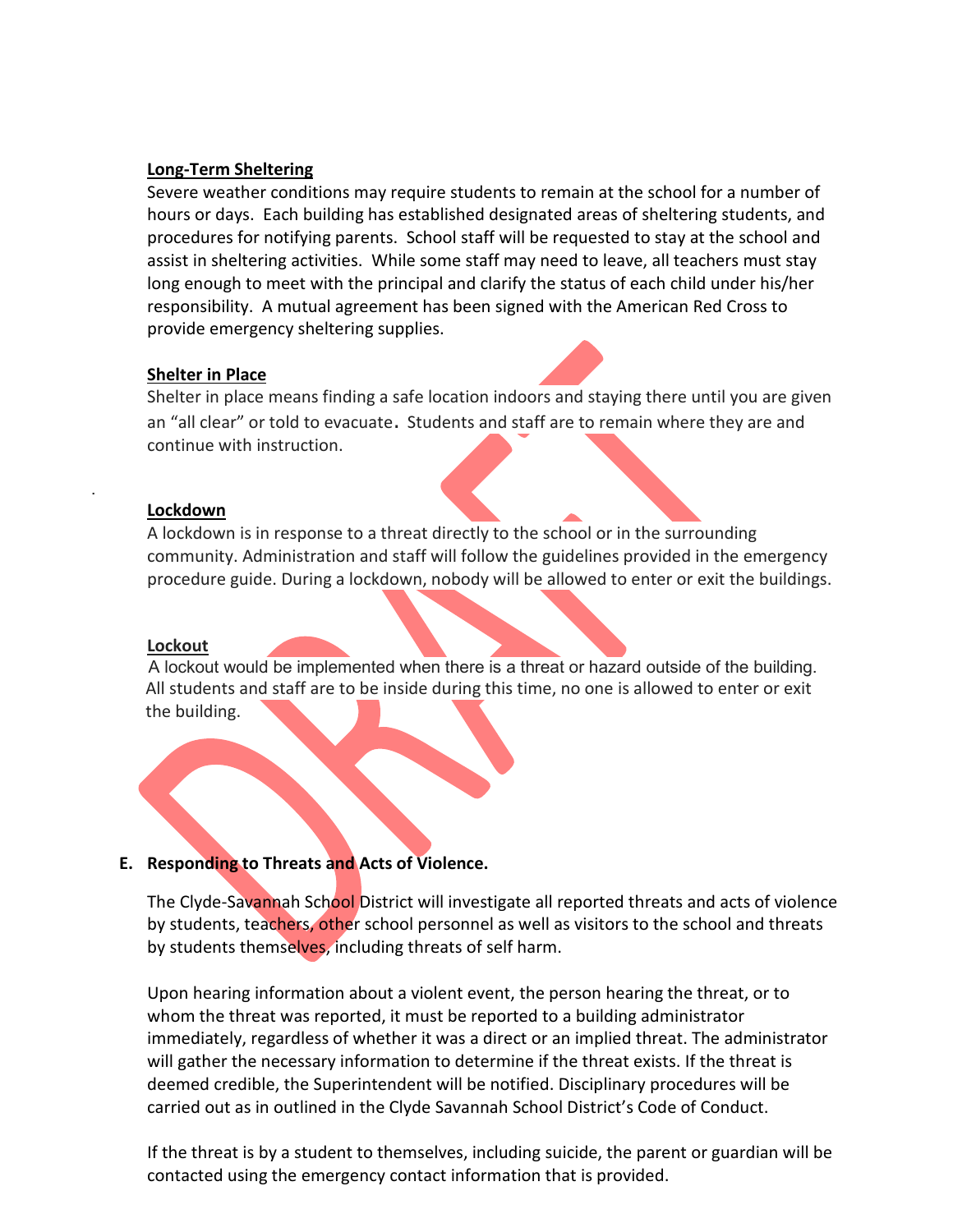If an act or threat of violence is a criminal offense, the building administrators will notify the school resource officer and the local law enforcement agency immediately.

**Procedures for Informing Other Educational Agencies of an Emergency**

The Superintendent and/or designee will evaluate the impact of the emergency with other agencies in the district. If the impact is evident, the emergency coordinator will telephone the contact person at each affected educational agency and inform them of the status of the emergency.

Police and fire agencies servicing the community will be contacted for assistance in communicating information if telephone/fax efforts are unsuccessful.

Transportation, sheltering, and other types of assistance will be provided to other educational agencies according to already established agreements, or following the directives of the appropriate municipal and county authorities who may become involved in the emergency.

#### **F. Prevention and Intervention Strategies**

Within the Clyde Savannah School District, in order to maintain secure facilities, the following actions have been implemented:

> Video cameras are used on school grounds, in school buildings and buses to monitor activity.

Faculty, staff, substitutes, volunteers, and interns are issued ID badges that are to be worn at all times

After buses unload in the morning, school buildings are locked and monitored by staff members and the school resource officer. Visitors must use the intercom to state their name and purpose of visit to gain entry. They will be required to be show identification that can be used to enter them into our visitor management system, which checks their ID against the National Sex Offender Registry.

- The district as well as the school resource officer, partners with local law enforcement agencies.
- Every staff/faculty member has a copy of the Clyde-Savannah Central School District Emergency Procedure Guide.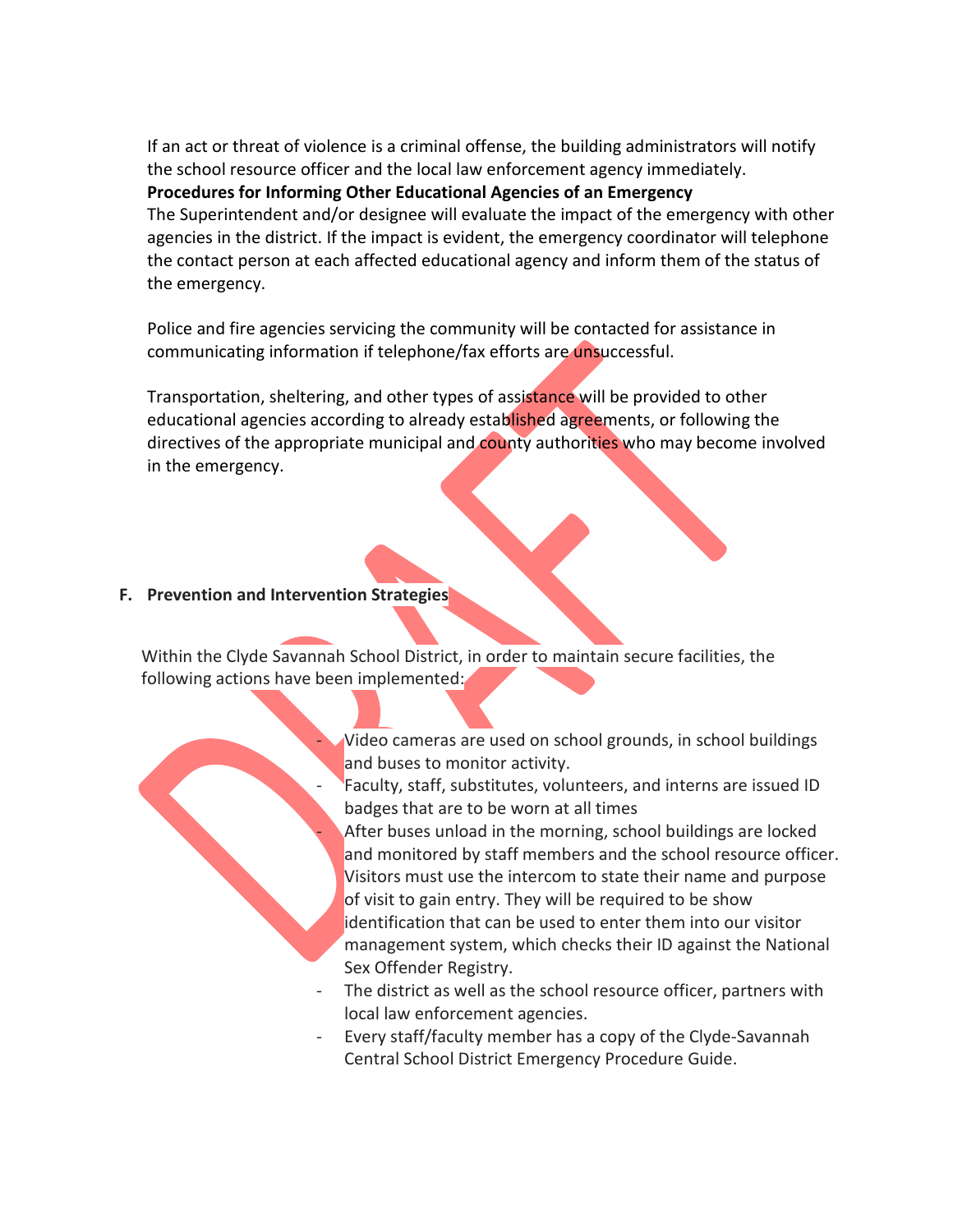## **G. Administrative Organizational Chart**



 **Director of Technology**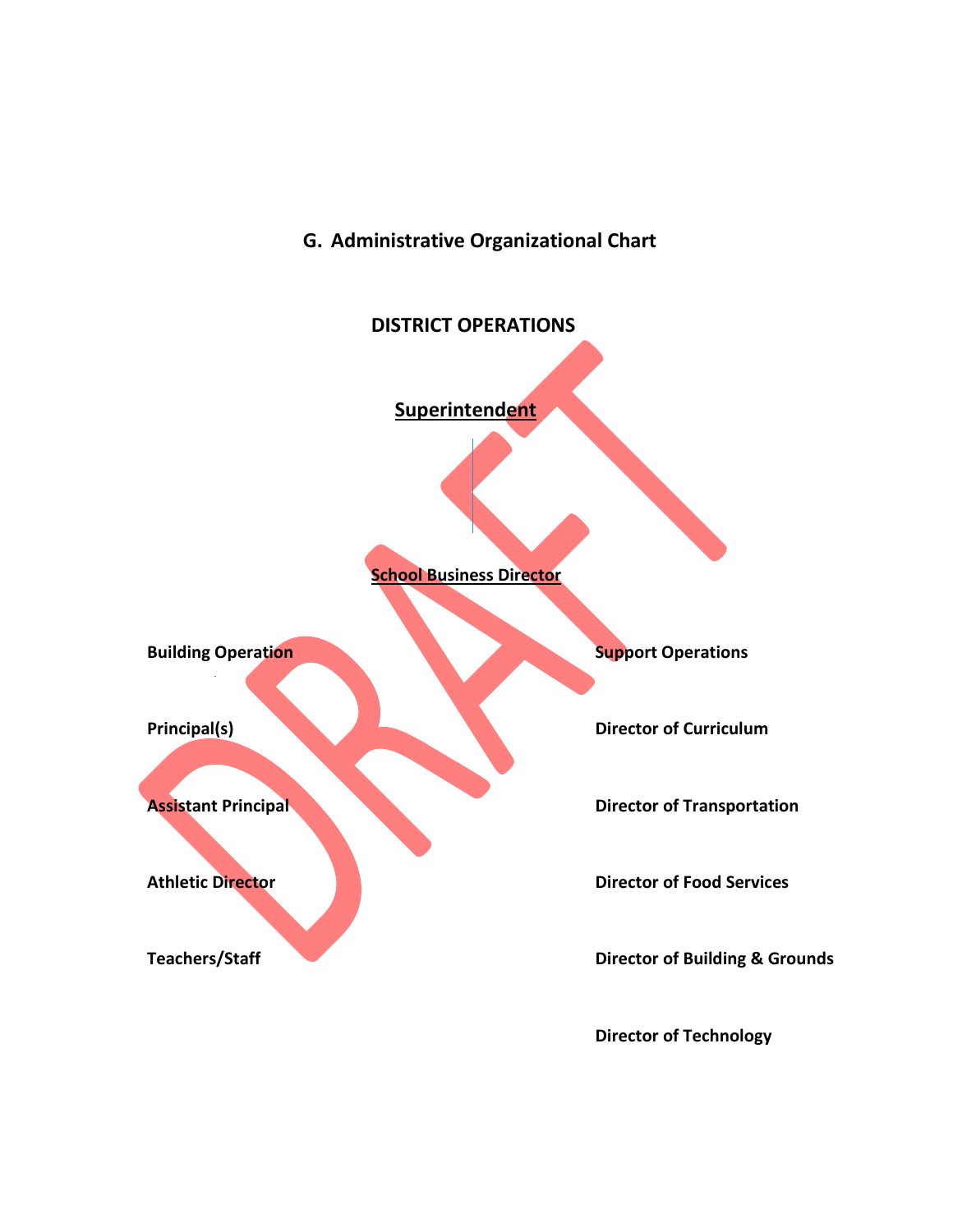## **H. Emergency Phone Numbers- Outside Agencies**

| Clyde Fire              | $(315)$ 923-7667 |
|-------------------------|------------------|
| Department              |                  |
| Clyde Ambulance         | (315) 923-3190   |
| Service                 |                  |
| Clyde Police Dept       | $(315)$ 923-5051 |
| <b>Wayne County</b>     | $(315)$ 946-9711 |
| Sheriff's Office        |                  |
| <b>NY State Police</b>  | (315) 946-3039   |
|                         |                  |
| <b>Wayne County</b>     | $(315)$ 946-5663 |
| Emergency               |                  |
| Management              |                  |
| <b>Wayne County</b>     | $(585)$ 241-4400 |
| <b>Red Cross</b>        |                  |
| Clyde Water Dept.       | (315) 986-1929   |
|                         |                  |
| <b>NYSEG Company</b>    | $(800)$ 572-1111 |
|                         |                  |
| <b>RG&amp;E Company</b> | 800) 743-2110    |
| <b>Poison Control</b>   | (800) 222-1222   |
| Center                  |                  |
| Newark Wayne            | $(315)$ 332-2022 |
| Hospital                |                  |
|                         |                  |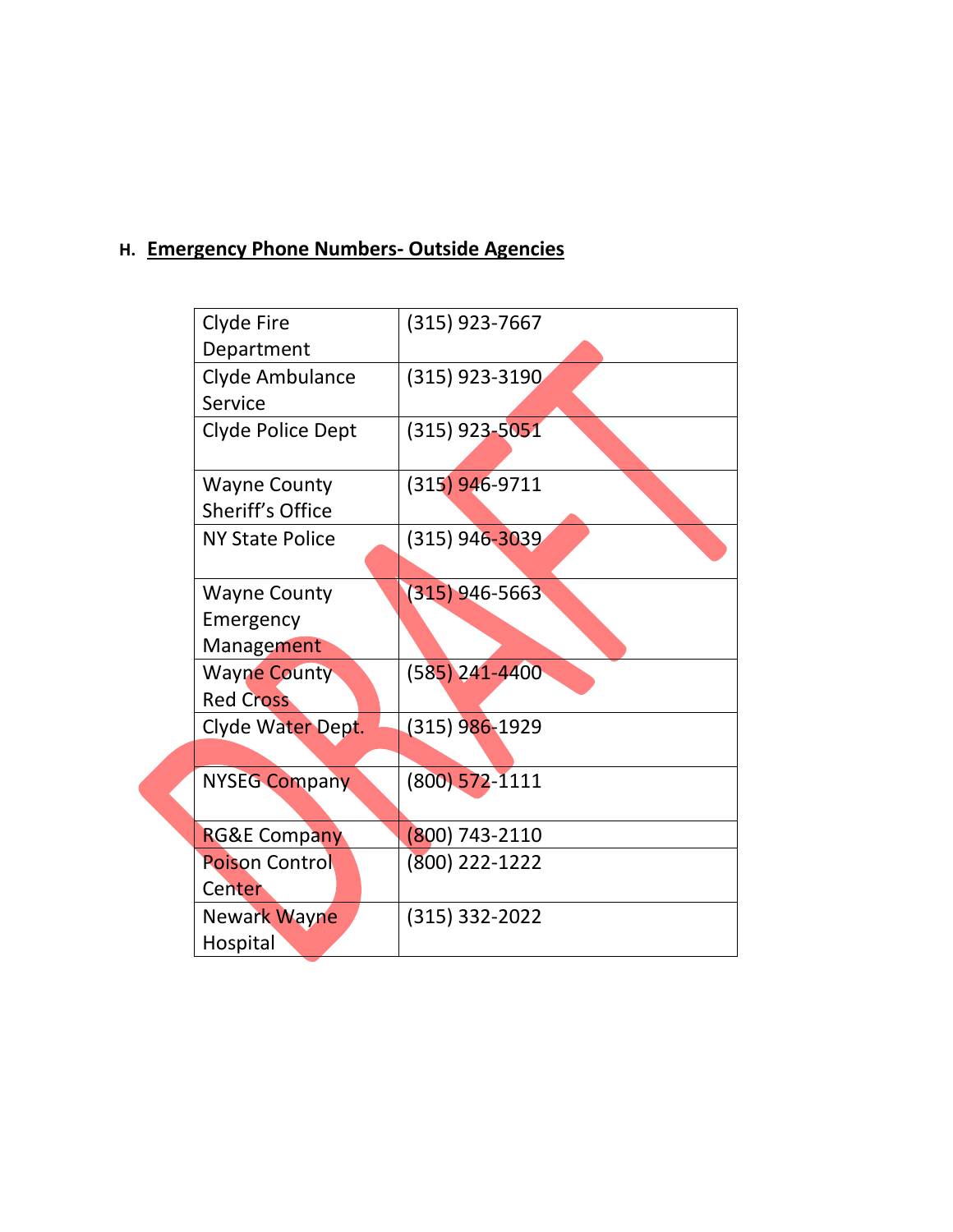| <b>Name of Building</b>            | <b>Street Location of all District Buildings</b> |
|------------------------------------|--------------------------------------------------|
| Clyde-Savannah Elementary          | 212 E. Dezeng Street, Clyde                      |
| Middle School                      | 215 Glasgow Street, Clyde                        |
| <b>High School</b>                 | 215 Glasgow Street, Clyde                        |
| Clyde-Savannah Transportation Dept | 73 Wayne Ave, Clyde                              |

The Clyde-Savannah Central School District has a designated District Chief Emergency Officer, Rachel Connor. Deputy Connor is a member of the Wayne County Sheriff's Office and has been appointed as the school resource officer for the district. Deputy Connor is required to coordinate appropriate safety, security, and emergency training for district and school staff, annually update all building level emergency response plans, assist with decisions related to security related to technology and development of policies for the use of such technology, and to ensure that the required evacuation and lockdown drills are conducted in accordance with the requirements of Educational Law 807.

On September 7, 2020, Governor Cuomo signed into law Chapter 168 of the Laws of 2020 that requires public employers, including public school districts, to adopt a continuation of operations plan in the event that the governor declares a public health emergency involving communicable disease. The legislation (S.8617-B/ A.10832) amends subdivision 2 of section 2801-a of New York Education Law to require that District Safety Plans include protocols for responding to a declared public health emergency involving a communicable disease that are "substantially consistent" with the provisions of section 27-c of the Labor Law.

The due date of plans has been pushed out to April 1, 2021. Note that there may be additional changes added to the language at that time.

**I.**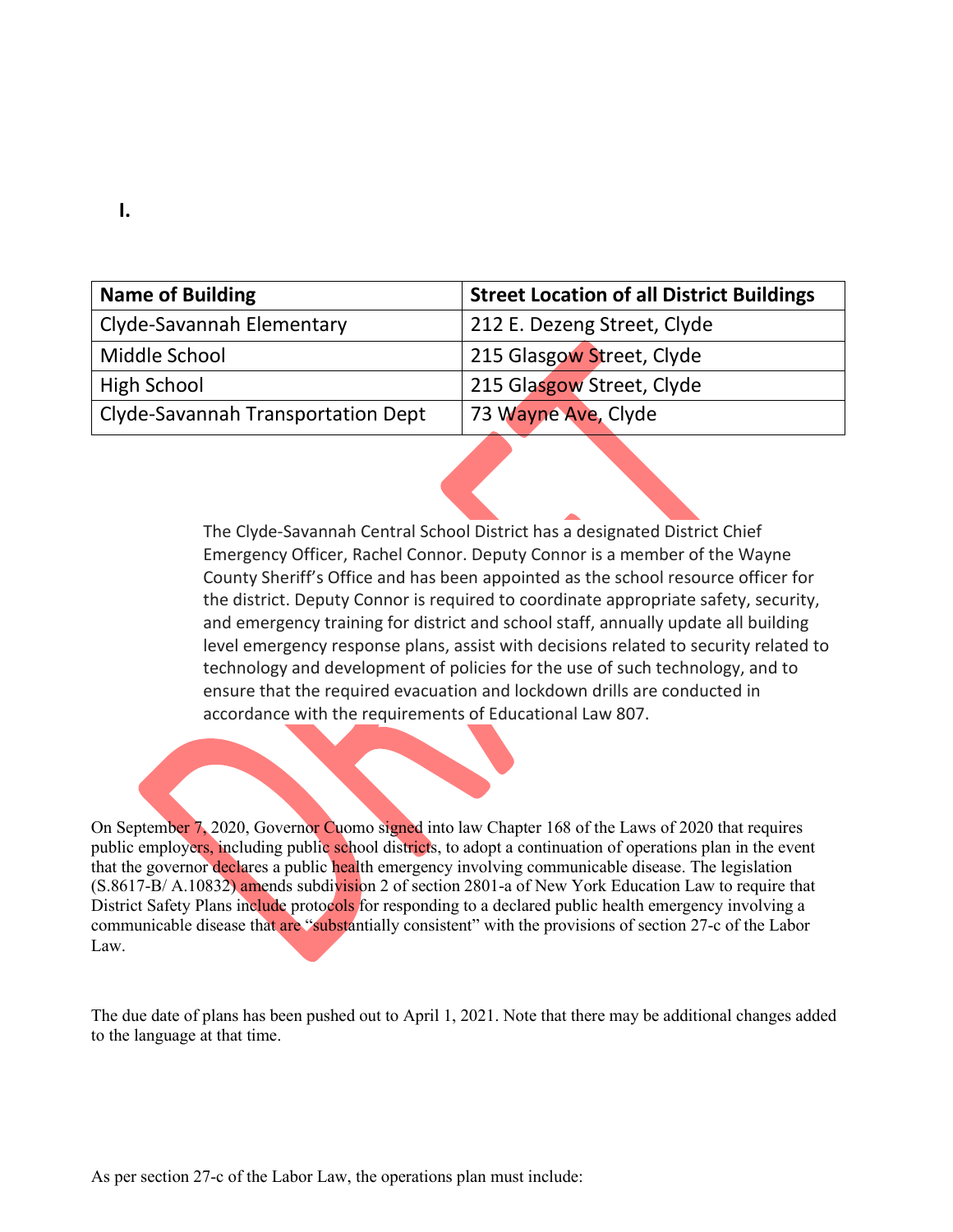**a.** A list and description of positions and titles considered essential in the event of a state-ordered reduction of in-person workforce, as well as a justification for such consideration for each position and title. Note that per NYS Department of Health COVID-19 toolkit guidance, school staff are not essential workers. However, as you are developing the list of essential and non-essential staff functions, you should anticipate how certain positions/titles may be necessary to assist in response to a pandemic or communicable disease outbreak. For example, if schools are directed to provide meals to students and families that are eligible to receive free and/or reduced lunch or to provide child care for children of first responders or health care workers, you may need to designate certain positions/titles as essential for this purpose.

#### **Clyde-Savannah Essential Personnel**

- Maintenance/Buildings and Grounds Personnel Custodians, Maintenance Mechanic Groundskeeper (on a rotational basis) - revolving schedule
- District Office Personnel rotational schedule one person at a time
- $\bullet$  Building Administrators One day a week
- $\bullet$  Building Clerical rotational schedule one person in the building at a time
- Teachers will work in the buildings with all safety protocols in place, or if state ordered, will work from home
- Food Service Workers if deemed by the state to provide meals to students
- $\bullet$  School bus mechanics
- **b.** A specific description of protocols the employer will follow in order to enable all nonessential employees and contractors to telecommute including, but not limited to, facilitating or requesting the procurement, distribution, downloading and installation of any needed devices or technology, including software, data, office laptops or cell phones, and the transferring of office phone lines to work or personal cell phones as practicable or applicable.

#### **Clyde-Savannah Telecommuting/Remote Work**

- The district has worked to ensure that all non-essential staff have devices, software, and technology necessary to perform their job duties from a remote location.
- **c.** A description of how the employer will, to the extent possible, stagger work shifts of essential employees and contractors to reduce overcrowding on public transportation and at worksites.

#### **Clyde-Savannah CSD Work Shifts**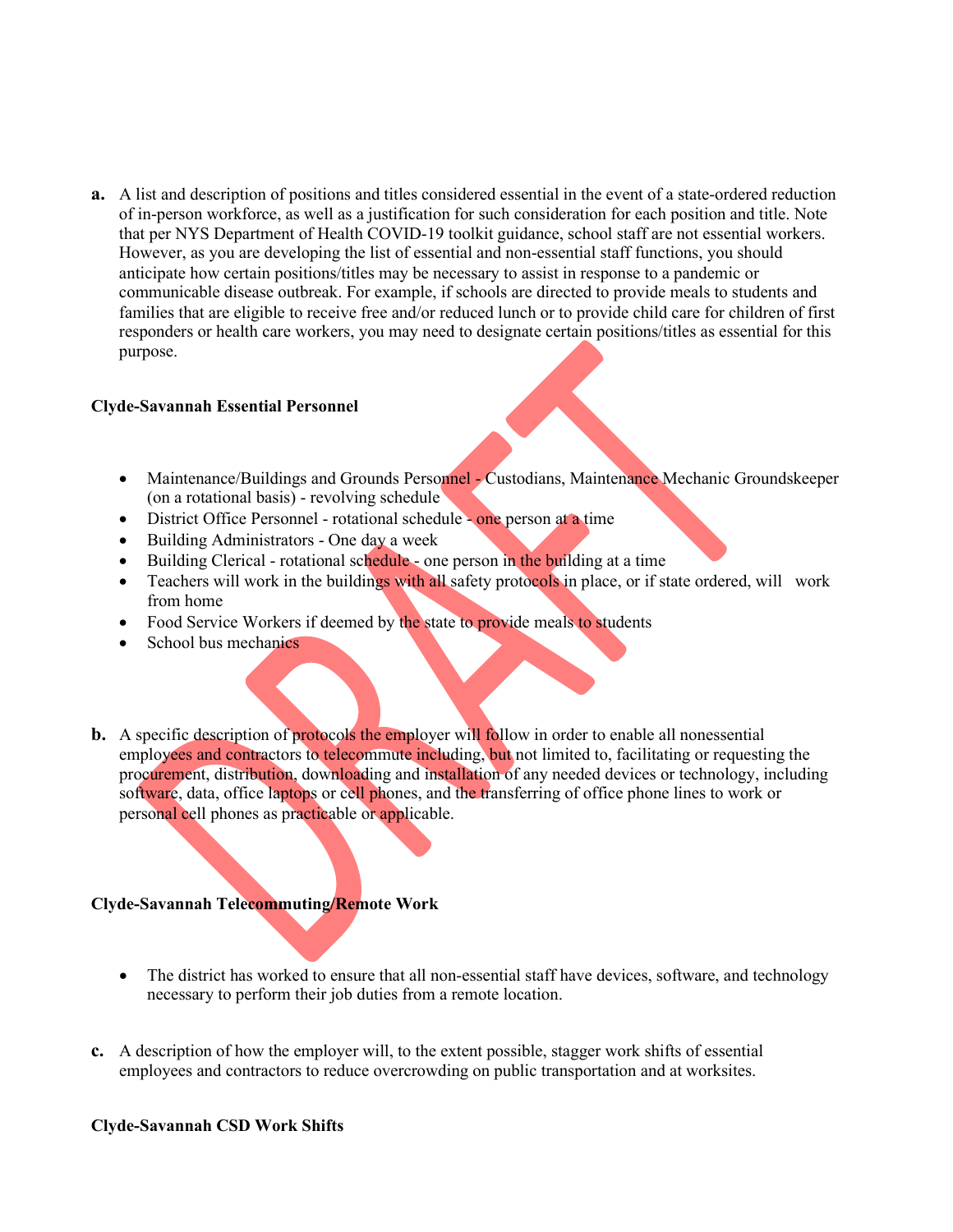- We will have a schedule in place to reduce overcrowding on work sites. Sign in and sign out sheet will be utilized and a rotation schedule will be followed. This schedule will be developed based on need and current situation at the time of order.
- **d.** Protocols the employer will implement to procure personal protective equipment (PPE) for essential employees and contractors, based upon tasks and needs in a quantity sufficient to provide at least two pieces of each type of PPE to each essential employee and contractor during any given work shift over at least six months. A plan for storage of equipment and access to equipment must be included.

#### **Clyde-Savannah CSD PPE Protocols**

- All PPE items are currently stored in a locked room in the Director of Facility Supply Room. Only the Facilities Director, Administration or Designee shall have access to this room. All requests for PPE will be made through the Facility One software. The Director of Facilities will bring the requested items to the Main Office of the appropriate building the same day or the following day. Once the Director of Facilities has done this, they will mark the order complete in the Facility One program. The inventory of items will then be adjusted in order to identify available stock of PPE the district has on hand. We have a minimum stock alert set up in the inventory spread sheet to notify us when new stock is needed.
- **e.** Protocols in the event an employee or contractor is exposed to a known case of the disease, exhibits symptoms of the disease, or tests positive for the disease to prevent the spread or contraction in the workplace.

**Detailed actions to immediately and thoroughly disinfect the work area, common area surface and shared equipment:**

#### **Addendum – Deep Cleaning**

The following steps will be taken should the district require any area or equipment to undergo a deep cleaning for disinfecting purposes. All cleaning chemicals used should be only those approved by the Director of Facilities.

#### **Cleaning and disinfecting the building or facility when someone is sick, has a COVID-19 diagnosis, or other pandemic concerns.**

- Wear a disposable mask and disposable gloves to clean and disinfect and discard both after use. If there is a potential splash hazard to the eyes, wear goggles or safety glasses.
- Always wash your hands after removing gloves.
- Close off the areas used by the person who is sick.
- Open outside doors and windows and use fans or other engineering controls to increase air circulation in the area. Wait 24 hours before you clean or disinfect. If 24 hours is not feasible, wait as long as possible.
- Clean and disinfect the immediate workspace used by the person who is sick or diagnosed with COVID-19, such as the surfaces in their workspace (office, classroom, etc.). If common areas such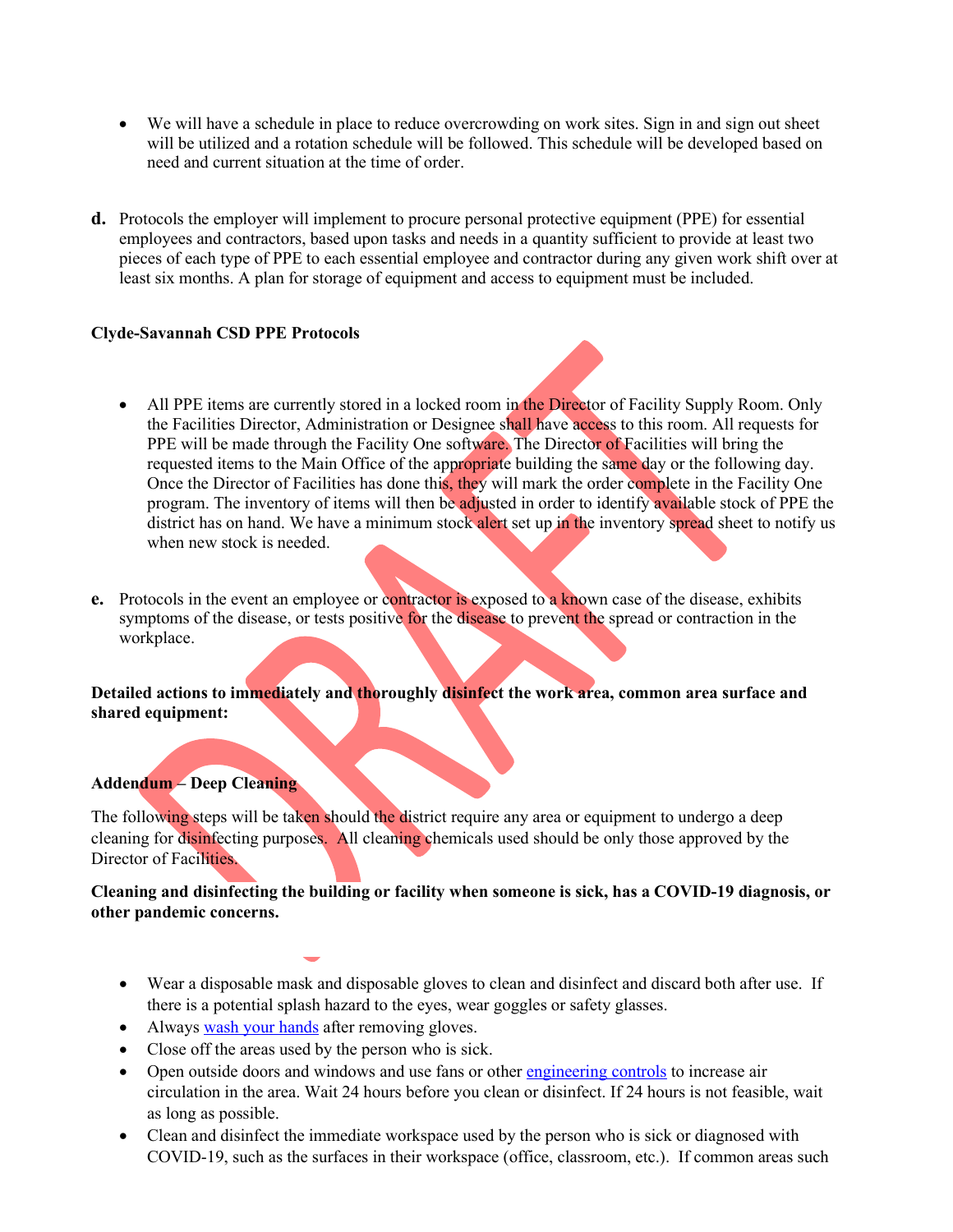as bathrooms or shared items have already been routinely cleaned and disinfected, there is no need for additional action.

- Vacuum the space if needed by using a vacuum equipped with high-efficiency particulate air (HEPA) filter and bags.
- Do not vacuum a room or space that has people in it. Wait until the room or space is empty to vacuum.
- Do NOT deactivate central HVAC systems. These systems tend to provide better filtration capabilities and introduce outdoor air into the areas that they serve.
- Once the area has been appropriately disinfected, it can be opened for use.
- $\bullet$  If more than seven (7) days have passed since the person who is sick visited or used the facility, additional cleaning and disinfection is not necessary. Continue routine cleaning and disinfection. This includes everyday practices that the district normally uses to maintain a healthy environment.

#### **Cleaning Soft Surfaces (rugs, curtains, furniture, etc.)**

- For soft (porous) surfaces such as carpeted floors or rugs, clean the surface with Proxi or upholstery cleaners appropriate for use on these surfaces. After cleaning the soft surface, disinfect with Envirocare Disinfectant. Soft and porous materials, like carpet, are generally not as easy to disinfect as hard and non-porous surfaces. Use the Victory Backpack Sprayer to disinfect the carpet along with other hard and soft surfaces.
- Allow sufficient drying time if vacuum is not intended for wet surfaces.
- While vacuuming, temporarily turn off in-room, or on-wall recirculation HVAC to avoid contamination of the HVAC units. This would typically be a split AC system in selected offices and not a univent or air handler.

#### **Cleaning Hard Surfaces (desks, floors, chairs, partitions, sinks, etc.)**

 $\sim 10$ 

- Clean surfaces using (Rochester Midland Corp) Proxi or FS Heavy Clean first, then use disinfectant. Cleaning with Proxi or FS Heavy Clean reduces the number of germs, dirt, and impurities on the surface. Disinfecting kills any remaining germs on surfaces, which further reduces any risk of spreading infection.
- Hard surfaces to be cleaned should include student desks, teacher's desk, chairs, tables and countertops, hard floor surfaces, doors, sinks, restroom fixtures and stalls, appliances, and partitions.
- Use disposable wipers such as Stretch N Dust cloths and dispose of them after use.
- Disinfect with Envirocare Neutral Disinfectant.
- $\bullet$  Keep hard surfaces wet with disinfectant for a period of two (2) minutes (this dwell time is sufficient time to kill the Flu and Covid Viruses).
- All touch points should be cleaned and disinfected such as light switches, door handles, cabinets and handles, faucets, dispenser handles (soap, paper towel, etc.).
- If you wipe off a disinfected surface after the allotted dwell time, use a fresh, clean cloth to do so.
- Ensure adequate ventilation in the room (for example, open windows).

#### **Electronics**

• For electronics, such as tablets, touch screens, keyboards, remote controls, and copy machines, follow manufacturer's instructions and recommendations for cleaning the electronic item.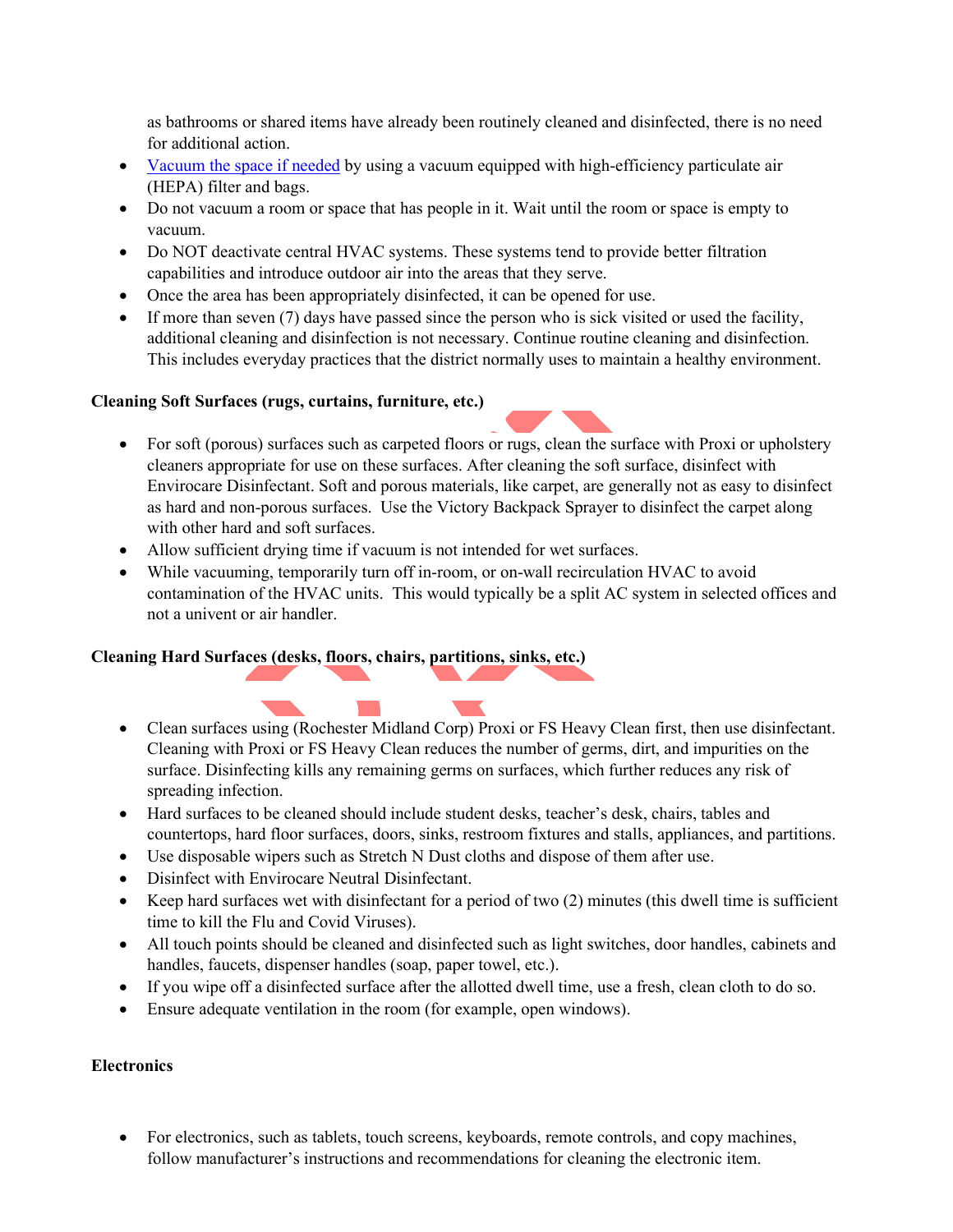- For electronic surfaces that cannot be cleaned with a spray disinfectant, use a product such as hand sanitizer alcohol or a sanitizing wipe because it dries quickly.
- **f.** The employer policy on available leave in the event of the need of an employee to receive testing, treatment, isolation, or quarantine.

#### **Policy on Available Leave**

- Available leave in the event of the need of an employee to receive testing, treatment, isolation, or quarantine under a pandemic is detailed within the District's Collective Bargaining Agreements and District Policy. Each employment agreement has allotments for sick and personal leave for all tenmonth employees and, in addition, vacation leave for 12-month employees.
- If an employee has exhausted available leaves under their Collective Bargaining Agreement, District Policy 6550 details the process to request a leave of absence. If an employee qualifies for Family and Medical Leave Act (FMLA) days, District Policy 6551 addresses the requirements associated with FMLA.
- If Federal, State, or County laws, regulations, or executive orders are released regarding leave time during a pandemic, the District will make any leave provisions called for under these orders available to its employees. Further, under Policy 3520, the Board of Education may also adopt resolutions or take other actions as needed to respond to any changes in laws, regulations, or executive orders to provide further direction during an extraordinary circumstance.

#### **Clyde-Savannah CSD Health Protocols**

The Clyde-Savannah Central School District will follow all Health Exposure Protocols

given to us from the Wayne County Public Health Department.

**g.** A protocol for documenting precise hours and work locations, including off-site visits, for essential employees and contractors. The protocol shall be designed only to aid in tracking of the disease and to identify exposed employees and contractors to facilitate the provision of any benefits which may be available.

#### **Documenting precise hours and in-person attendance in District facilities**

- The Clyde-Savannah Central School District will log and track hours of personnel on work sites through a Google Form and Document
- **h.** A protocol for working with the employer's locality to identify sites for emergency housing for essential employees to further contain the spread of the communicable disease to the extent applicable to the needs of the workplace.